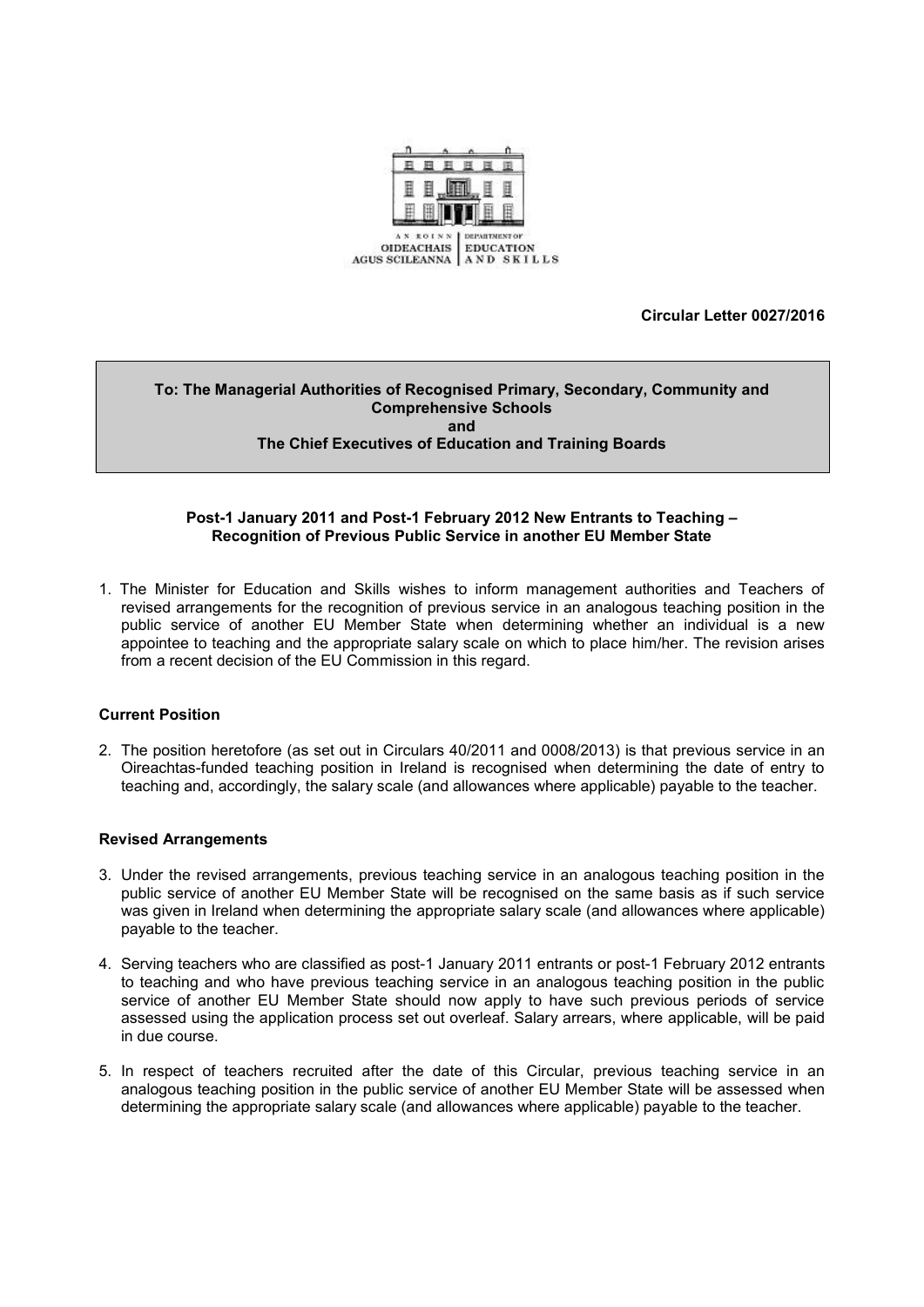### **Application Process**

6. Serving teachers who are classified as post-1 January 2011 entrants or post-1 February 2012 entrants to teaching and who have previous teaching service in an analogous teaching position in the public service of another EU Member State should now apply to have such previous periods of service assessed to determine the appropriate salary scale (and allowances where applicable) payable as follows:

#### *(i) Teachers employed by Primary Schools***:**

Teachers employed by Primary Schools should complete the form at Appendix 1 and submit the form by post to:

Previous EU Experience Forms, Primary Teachers Payroll, Department of Education and Skills, Cornamaddy, Athlone, Co. Westmeath

*(i) Teachers employed by Secondary, Community and Comprehensive Schools***:**

Teachers employed by Secondary, Community and Comprehensive Schools should complete the form at Appendix 1 and submit the form by post to:

Previous EU Experience Forms, Post-Primary Teachers Payroll, Department of Education and Skills, Cornamaddy, Athlone, Co. Westmeath

*(iii) Teachers employed by an Education and Training Board:*

Teachers employed by an Education and Training Board should complete the form at Appendix 1 and submit the form by post to the HR section of their employer Education and Training Board.

7. Applications from serving teachers should be made within 6 months from the date of this Circular. Teachers appointed after the date of this Circular should apply within 6 months from the date of their appointment.

## **Circulation and Queries**

- 8. Please ensure that copies of this Circular are provided to all members of the Board of Management/Education and Training Board and its contents are brought to the attention of all relevant teachers in your employment including those on leave of absence.
- 9. This Circular can be accessed on the Department's website under [www.education.ie](http://www.education.ie/)
- 10. Enquiries regarding this Circular should be e-mailed to:
	- *(i) Teachers employed by Primary, Secondary, Community or Comprehensive Schools***:**

Payscale queries:-

- Primary Payroll [primtch\\_payroll@education.gov.ie](mailto:primtch_payroll@education.gov.ie)
- Post Primary Payroll [PPPayroll@education.gov.ie](mailto:PPPayroll@education.gov.ie)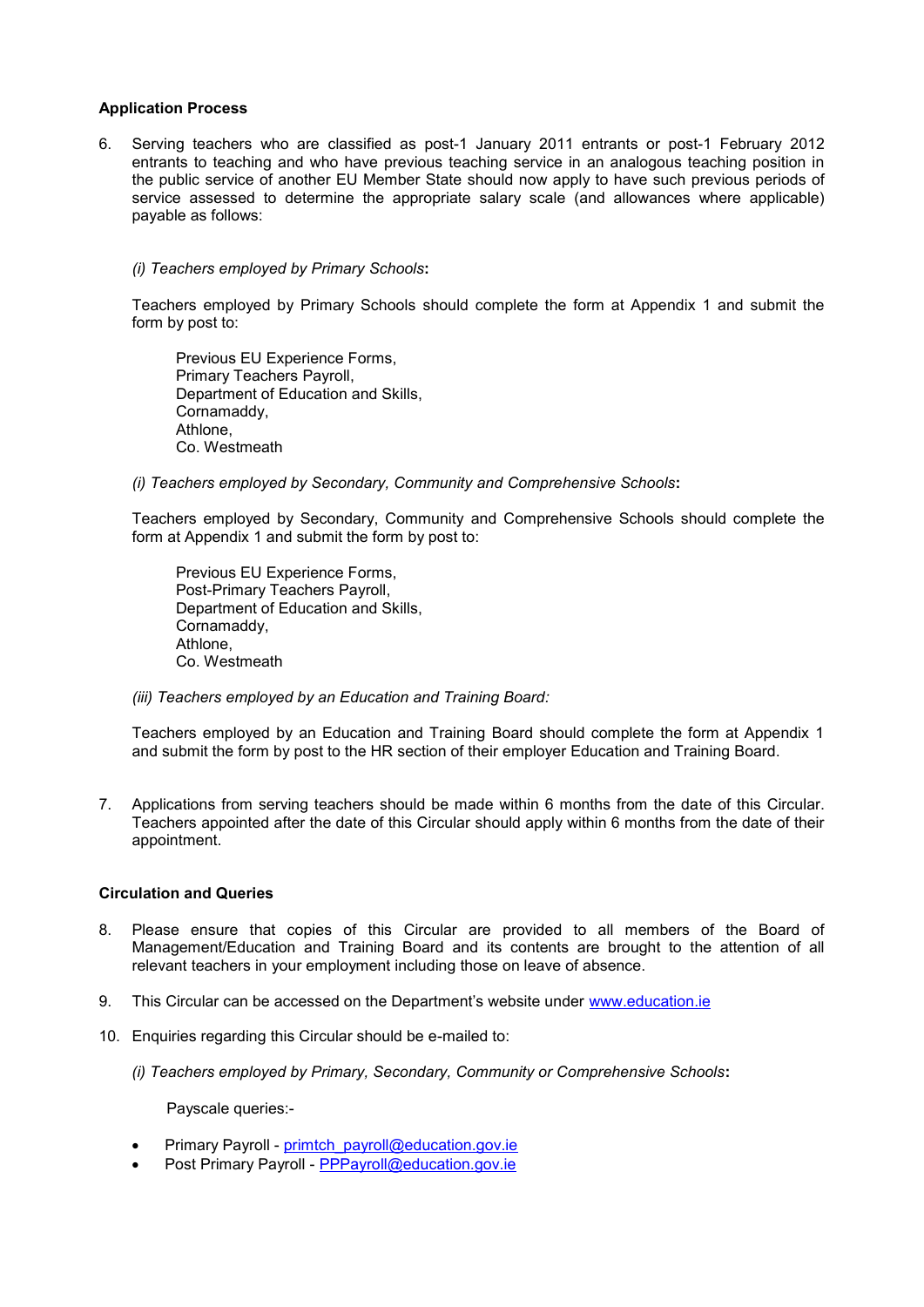Qualification Allowance queries:-

Teachers Terms & Conditions Section - [teachersna@education.gov.ie](mailto:teachersna@education.gov.ie)

*(ii) Teachers employed by an Education and Training Board:*

• The HR Section of your employer ETB

Philip Crosby Principal Officer External Staff Relations 11 March 2016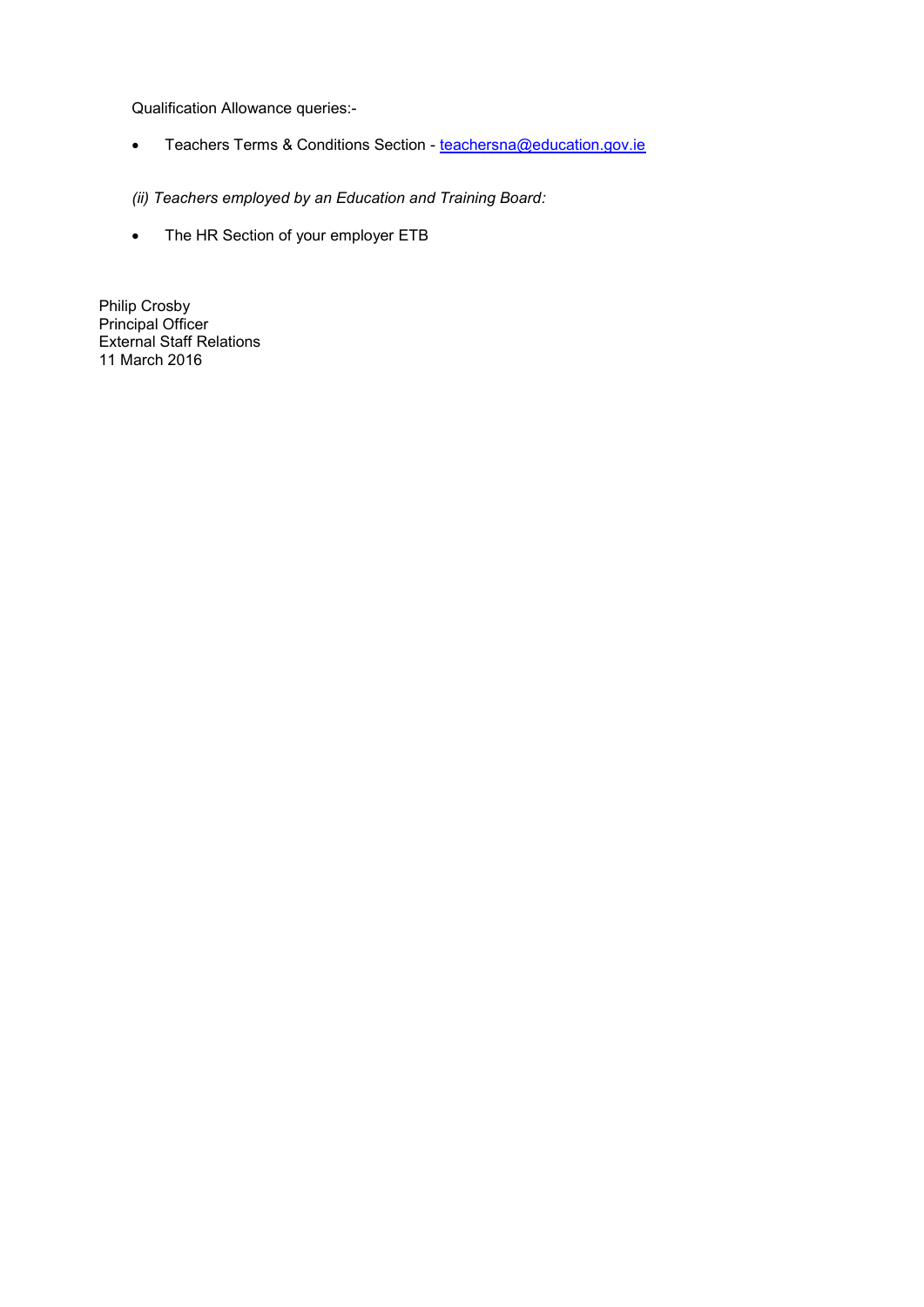# **Appendix 1**

### **Recognition of previous teaching service in an analogous teaching position in the public service of another EU Member State under Circular 0027/2016**

# **PART A**

# **1. Personal Details:**

| <b>Full Name</b>                                       |  |
|--------------------------------------------------------|--|
| Former Name (e.g. Maiden name)                         |  |
| <b>PPS Number</b>                                      |  |
| Payroll/Teacher No with current employer (if<br>known) |  |
| <b>Correspondence Address</b>                          |  |
|                                                        |  |
|                                                        |  |
| Contact Telephone No                                   |  |
| Mobile No                                              |  |
| E-mail Address                                         |  |
| Date of Birth                                          |  |
| <b>Teaching Council Registration Number</b>            |  |
| Date of Teaching Council Registration                  |  |

# **2. Current Employer Details:**

| Name and Address of Employer/School |  |
|-------------------------------------|--|
|                                     |  |
|                                     |  |
|                                     |  |
|                                     |  |
| <b>Contact Telephone Number</b>     |  |
| <b>School Roll Number</b>           |  |

(a) Is this your first publicly funded teaching post in Ireland? \_\_\_\_\_\_\_\_\_\_\_\_\_\_\_\_\_\_\_\_\_\_\_\_\_\_\_\_\_\_\_\_\_

(b) If the answer to 2 (a) is "No", please give details

| From:<br>(i.e. Day/Month/Year) | To:<br>(i.e. Day/Month/Year) | Name and address of school/employer<br>where this service was given: |
|--------------------------------|------------------------------|----------------------------------------------------------------------|
|                                |                              |                                                                      |
|                                |                              |                                                                      |

**The Department/ETB reserves the right to seek further information from the applicant.**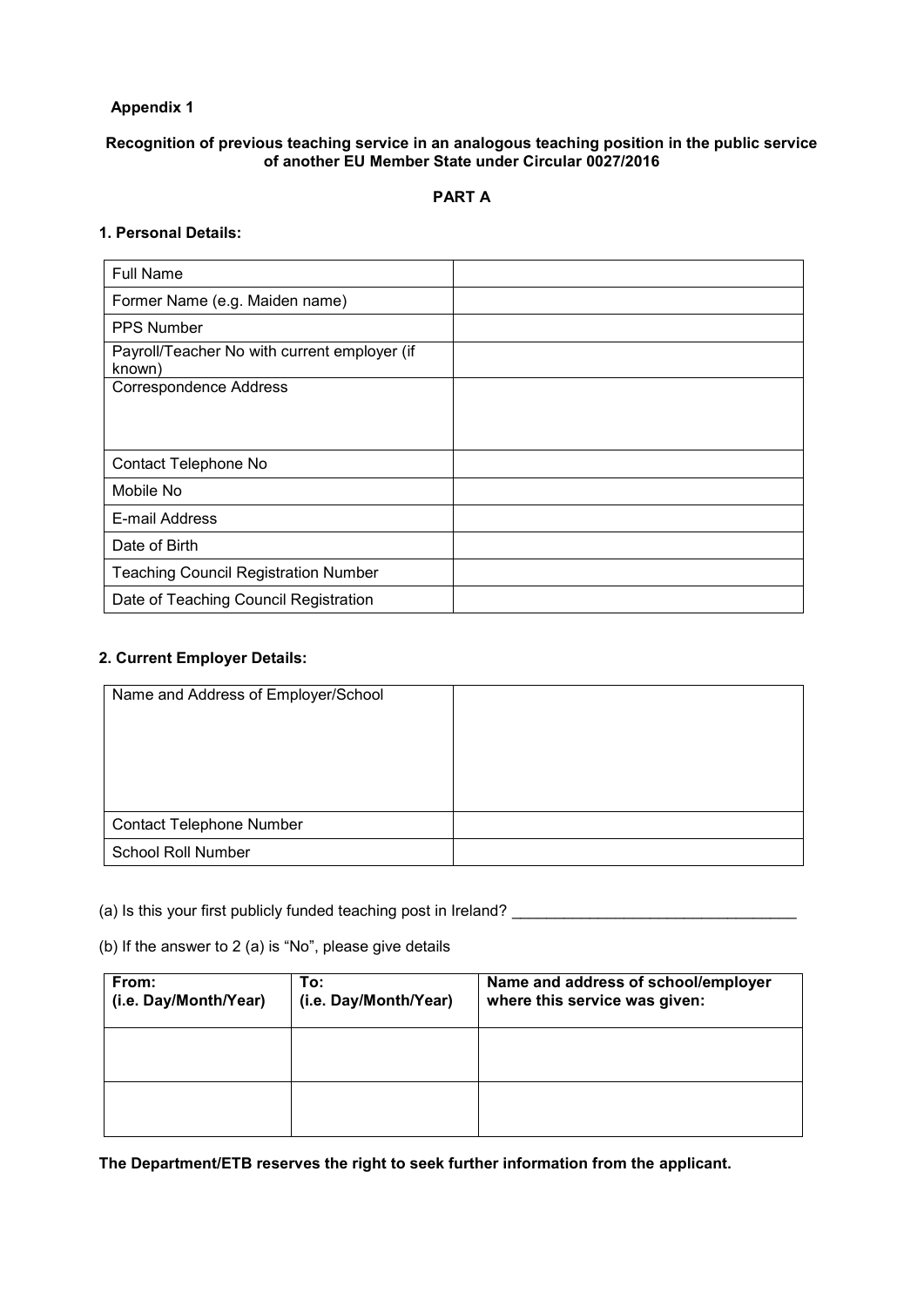### **3. Details of previous teaching service in an analogous teaching position in the public service of another EU Member State:**

(a) What was your first date of service in a publicly funded school in the EU?

(b) What was your fist date of qualified service in a publicly funded school in the EU?

(c) Details of previous teaching service in an analogous teaching position in the public service of another EU Member State (PART B must be completed and submitted in respect of each employer/school listed)

| From:<br>(i.e. Day/Month/Year) | To:<br>(i.e. Day/Month/Year) | Name and address of<br>school/employer where<br>this service was given: | Have you<br>previously<br>received<br>incremental<br>credit in<br>respect of this<br>service? |
|--------------------------------|------------------------------|-------------------------------------------------------------------------|-----------------------------------------------------------------------------------------------|
|                                |                              |                                                                         |                                                                                               |
|                                |                              |                                                                         |                                                                                               |
|                                |                              |                                                                         |                                                                                               |

## **4. Certification of Applicant:**

I certify that I have read Circular 0027/2016 and I confirm that all information given on this form is accurate.

Name: \_\_\_\_\_\_\_\_\_\_\_\_\_\_\_\_\_\_\_\_\_\_\_\_\_\_\_\_\_\_\_\_\_\_\_\_\_\_\_\_\_\_\_\_\_\_\_\_\_\_\_\_\_\_\_\_\_\_\_\_\_\_\_\_\_\_\_\_\_\_\_\_ (BLOCK CAPITALS)

Signature of Applicant: \_\_\_\_\_\_\_\_\_\_\_\_\_\_\_\_\_\_\_\_\_\_\_\_\_\_\_\_\_\_\_\_\_\_\_\_\_\_\_\_\_\_\_\_\_\_\_\_\_\_\_\_\_\_\_\_\_\_\_

Date: \_\_\_\_\_\_\_\_\_\_\_\_\_\_\_\_\_\_\_\_\_\_\_\_\_\_\_\_\_\_\_\_\_\_\_\_\_\_\_\_\_\_\_\_\_\_\_\_\_\_\_\_\_\_\_\_\_\_\_\_\_\_\_\_\_\_\_\_\_\_\_\_\_

## **Data Protection:**

The Department of Education and Skills will treat all personal data you provide on this form as confidential and will use it solely for the purpose intended. The information will only be disclosed as permitted by law or for the purposes listed in the Departments registration with the Data Protection Commissioner - REF 10764/A

**If the information you have provided is to be used for purposes other than outlined in the Departments registration with the DPC your permission will be sought.**